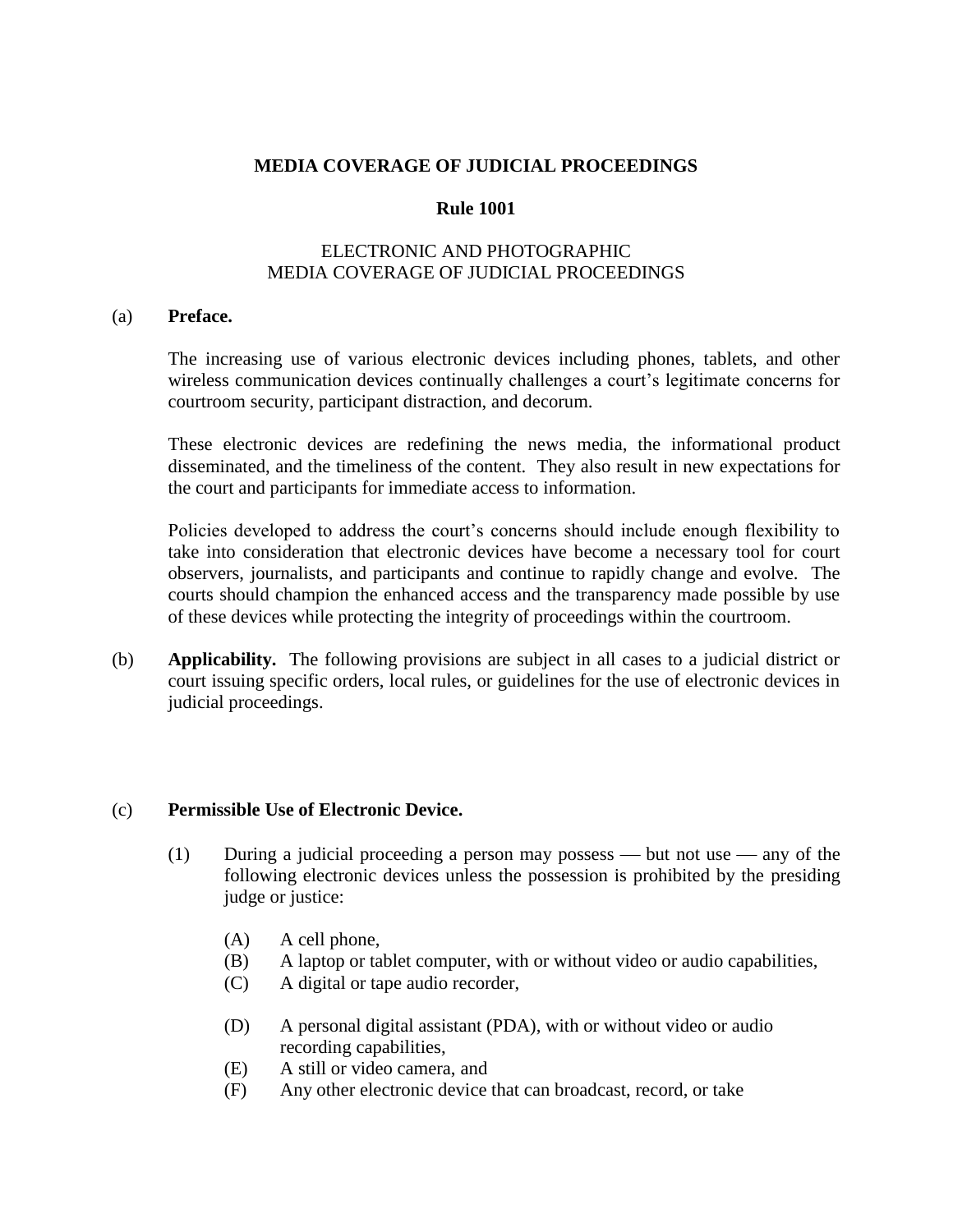# photographs.

(2) All cell phones must be turned off in the courtroom. During court proceedings, all electronic devices must be put away and out of sight, unless use of the devices is authorized by the presiding judge or justice under this rule. A person may use a cell phone or other electronic device in a court facility, but not in a courtroom, to make or receive phone calls, e-mails, and/or text messages only.

# (d) **Prohibited Use of Electronic Device.**

- (1) A person is prohibited from using a cell phone or any other electronic device in a court facility to:
	- (A) Take pictures,
	- (B) Take videos,
	- (C) Make sound recordings,
	- (D) Broadcast sound, and
	- (E) Broadcast still or moving images (video).
- (2) Violating this rule may result in the device being confiscated.
- (e) **Permission Required for Exception to Rule.** The presiding judge or justice may make an exception to this rule. The news and educational media and others  $-$  such as a publisher, editor, reporter, or other person employed by a newspaper, magazine, news wire service, television station, or radio station who gathers, receives, or processes information for communication to the public, or an online journal in the regular business of newsgathering and disseminating news or information to the public  $-$  must request specific permission in advance to use an electronic device to record and transmit public proceedings, including real-time coverage, in Kansas courts. If permission is granted, use of the permitted electronic device must be in accordance with the following applicable conditions and procedures and such other conditions and procedures as may be required by the presiding judge or justice.
	- (1) The privilege to photograph, record, or provide real-time coverage of court proceedings may be exercised only by those obtaining prior permission of the court. Video, photography, audio reproductions, and other electronic communications may be used only for the purpose of education or news dissemination.
	- (2) The judge must be given at least one week's notice of the request to bring cameras, recording equipment, or other electronic communication devices into the courtroom. The judge may waive this requirement for good cause.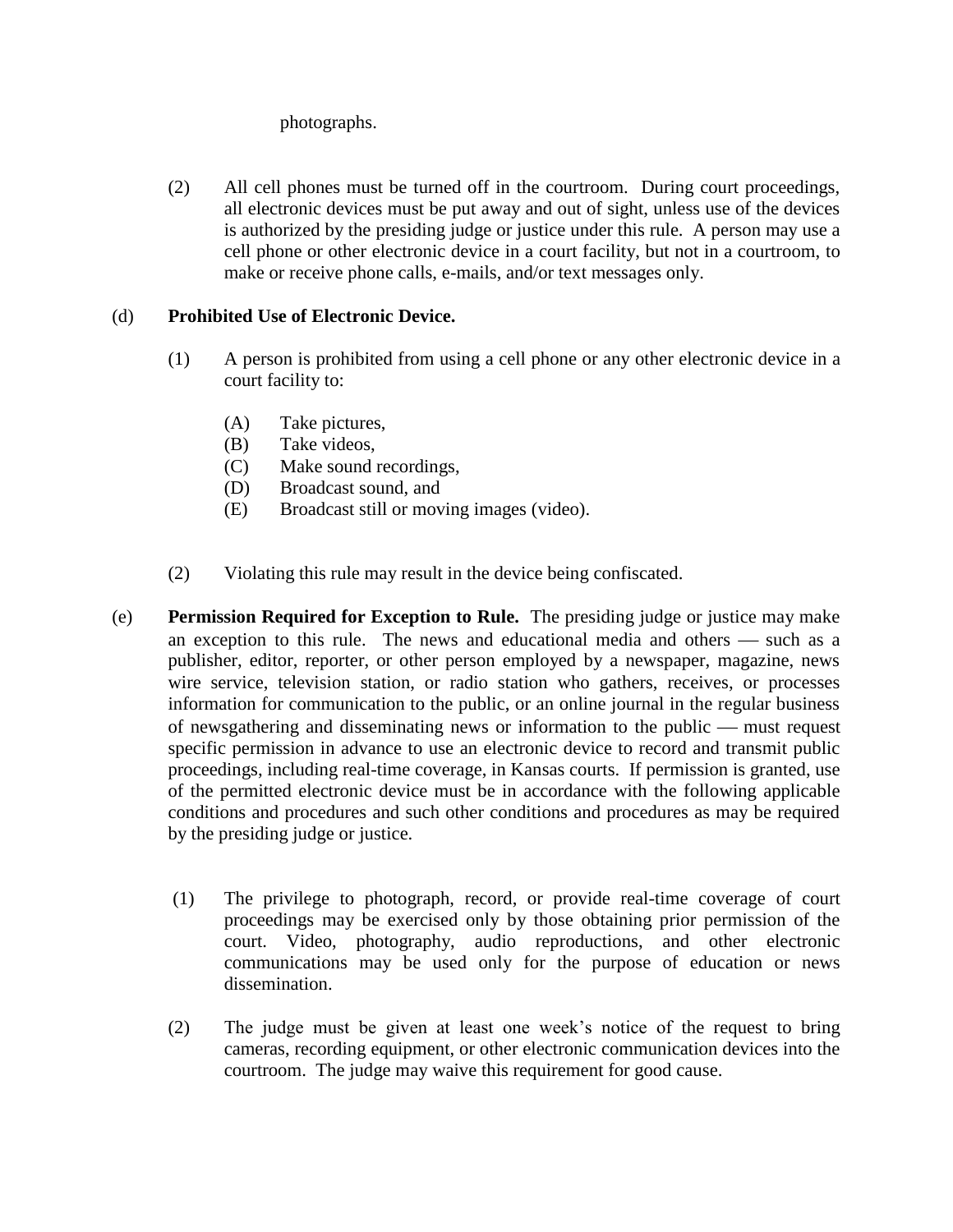- (3) The privilege granted by this rule does not limit or restrict the judge's power, authority, or responsibility to control the proceedings before the judge. The judge's authority to disallow possession of electronic devices at a proceeding or during the testimony of a particular witness extends to any person engaging in the privilege authorized by this rule.
- (4) Audio pickup and audio recording of a conference between an attorney and client, or among cocounsel, counsel and opposing counsel, or among attorneys and the judge are prohibited regardless of where conducted. Photographing such a conference is not prohibited.
- (5) Focusing on and/or photographing materials on counsel tables or in designated areas is prohibited.
- (6) An individual juror may not be photographed. In a courtroom in which photography is impossible without including the jury as part of the unavoidable background, photography is permitted as long as no close-ups identify individual jurors.
- (7) The trial judge must prohibit the audio recording and photographing of a participant in a court proceeding if the participant so requests and (a) the participant is a victim or witness of a crime, a police informant, an undercover agent, or a relocated witness or juvenile, or (b) the hearing is an evidentiary suppression hearing, a divorce proceeding, or a case involving trade secrets. Subject to a court directive to the contrary, the news media may record and photograph a juvenile who is being prosecuted as an adult in a criminal proceeding as authorized by K.S.A. 38-2347.
- (8) No video, photograph, audio reproduction, or other electronic communication of a court proceeding will affect the official court record of the proceeding for purposes of appeal or otherwise.
- (9) An interview for broadcast or other electronic transmission may not be recorded in a hallway immediately adjacent to a courtroom entrance if a passageway is blocked or a judicial proceeding is disturbed thereby. Photographing or other recording through a window or open door of a courtroom is prohibited. Prior to rendition of the verdict, a criminal defendant may not be photographed or otherwise recorded in restraints as the defendant is being escorted to or from a court proceeding.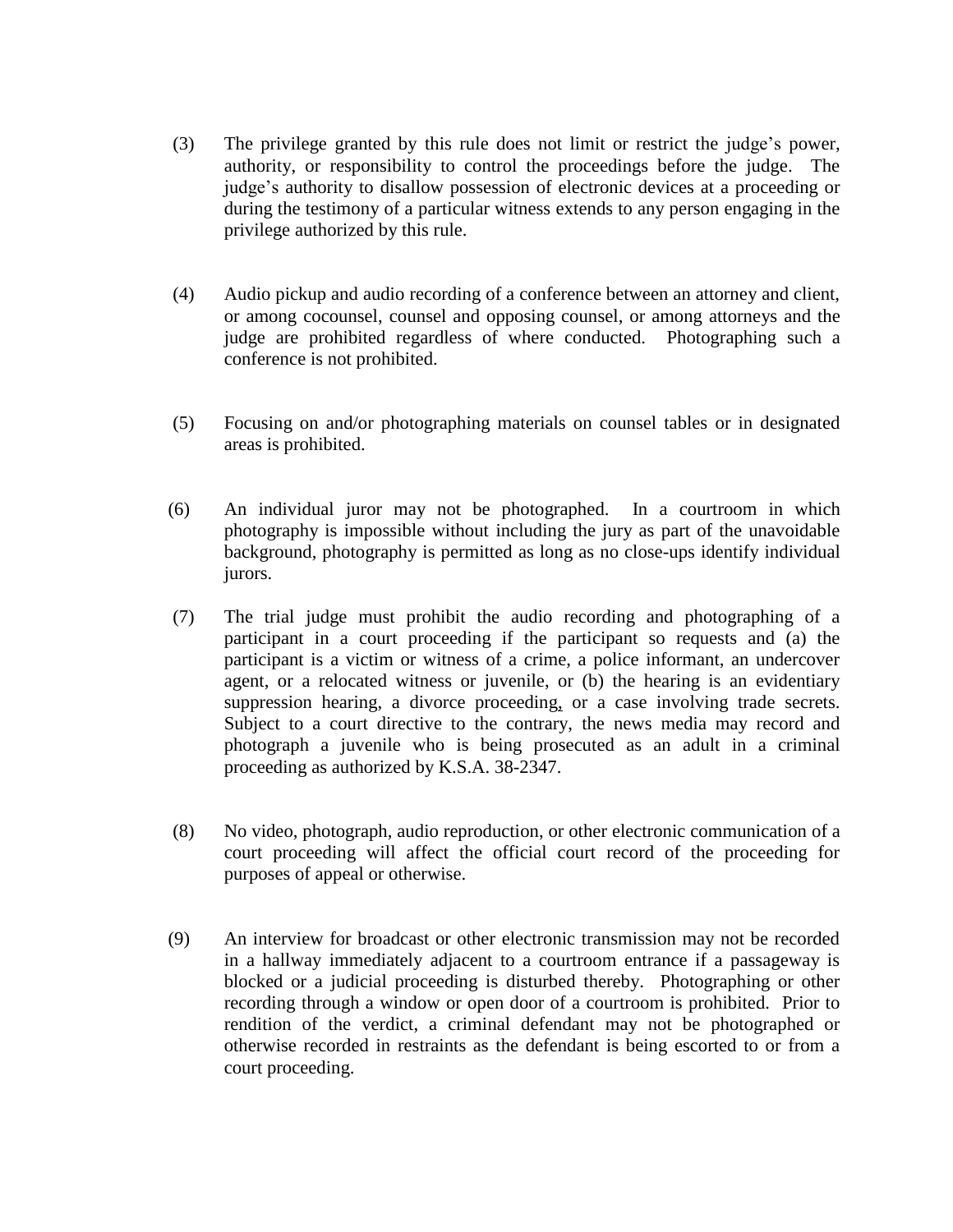- (10) The judge may ban cameras, audio recorders, and other electronic communications devices from the entire floor on which a proceeding is conducted.
- (11) The chief judge must designate a coordinator or other court personnel who will work with the chief judge, the trial judge, the media, and others making a request under this rule in district court.
- (12) A request to photograph, record, or provide live coverage of a court proceeding must be directed to the coordinator. When more than one television station, still photographer, or audio recorder desires to cover a court proceeding, the coordinator must designate the pool photographer and audio recorder. If there is a dispute as to the pool designation or the equipment to be used, no audio or visual equipment will be permitted at the proceeding. Requests for copies of audio recordings, video, or photographs must be directed to the pool representative, who will supply copies upon request to media representatives at a price not exceeding actual cost. Pool designations are not necessary for individuals providing text accounts via approved electronic devices.
- (13) The trial judge will designate the location in the courtroom for the audio, video equipment, and operators. Under the general supervision of the chief justice, the clerk of the appellate courts will supervise the location of media equipment within the Supreme Court courtroom. The presiding judge of a Court of Appeals panel will supervise the location of media equipment, and personnel using the equipment, at hearings before the Court of Appeals. Equipment and operators ordinarily should be restricted to areas open to the public. The equipment and operators, however, must not impede the view of persons seated in the public area of the courtroom. Operators must occupy only the area authorized by the judge and may not move about the courtroom for picture-taking purposes during the court proceeding.
- (14) Media equipment must not be placed within or removed from the courtroom except prior to commencement or after adjournment of proceedings each day, or during a recess. Such equipment must not be operated in any manner that disrupts proceedings.
- (15) One television camera, operated by one person, and one still photographer, using not more than two cameras, are authorized in any court proceeding. The judge may authorize additional cameras or persons at the request of the coordinator. If a still camera is not manufactured for silent operation, use of a quieting device is recommended. The court may restrict operation of cameras or electronic devices